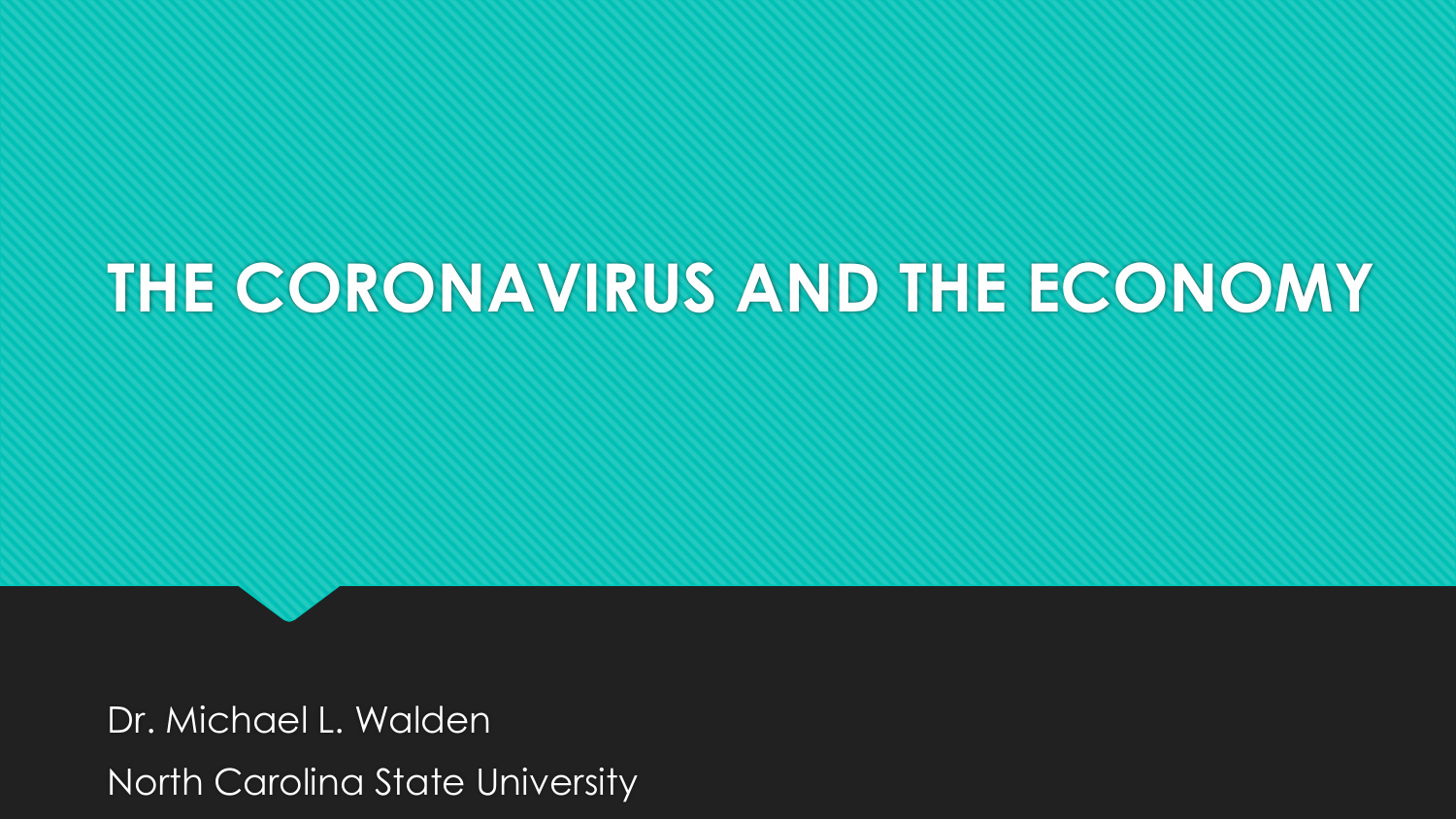

1. THE ECONOMY BEFORE THE VIRUS 2. THE "MANDATED" RECESSION 3. HOW BAD THE DOWNTURN? 4. THE FEDERAL RESCUE 5. WHEN THE RECOVERY? 6. WHAT KIND OF RECOVERY? 7. LONG-RUN IMPACTS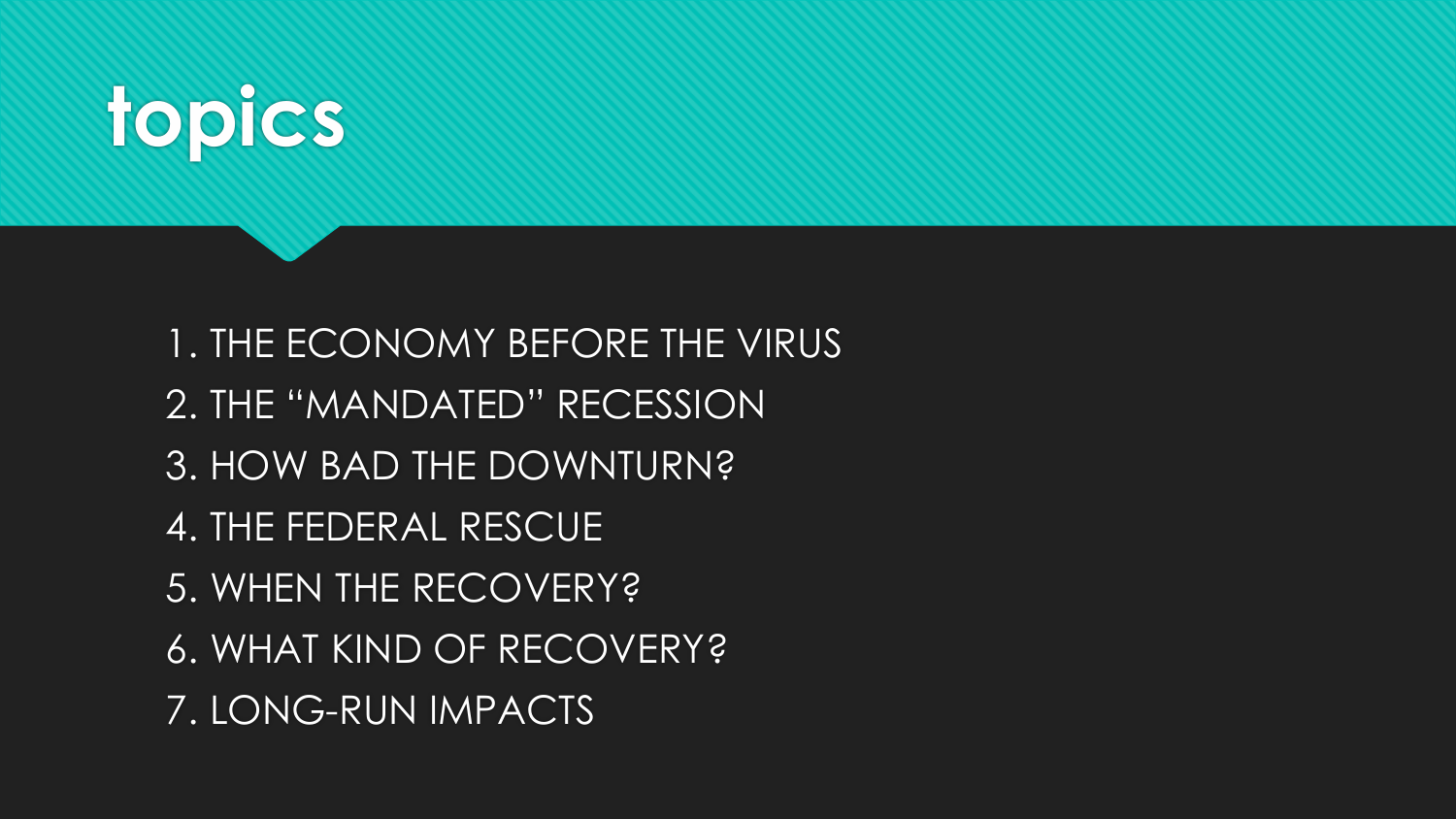### **THE ECONOMY WAS VERY GOOD PRIOR TO THE VIRUS**

1.RECORD LENGTH OF ECONOMIC GROWTH 2.GROWTH RATE (REAL GDP) OF 2% 3.RISING REAL WAGES 4. LOW UNEMPLOYMENT 5. LOW INFLATION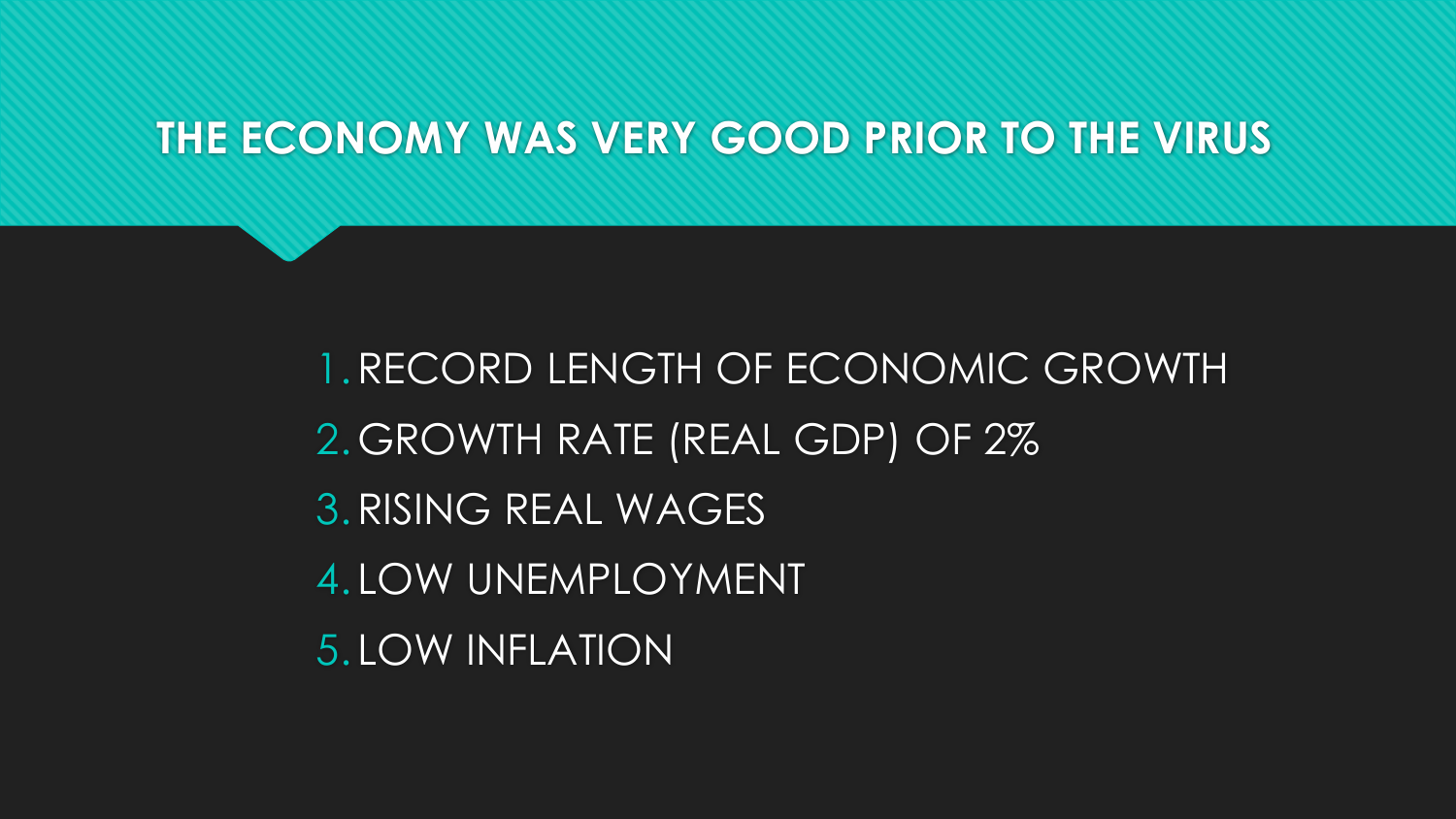## **THE UNPRECEDENTED "MANDATED" RECESSION**

#### "TYPICAL" RECESSION STARTS BY SOME "EXCESS" IN THE ECONOMY

### THIS RECESSION BEGUN BY NEED TO LIMIT SOCIAL INTERACTION IN ORDER TO CONTAIN AND CONTROL THE VIRUS

PS: "OFFICIAL" RECESSION WILL BE "CALLED" BY AN INDEPENDENT ECONOMIC THINK-TANK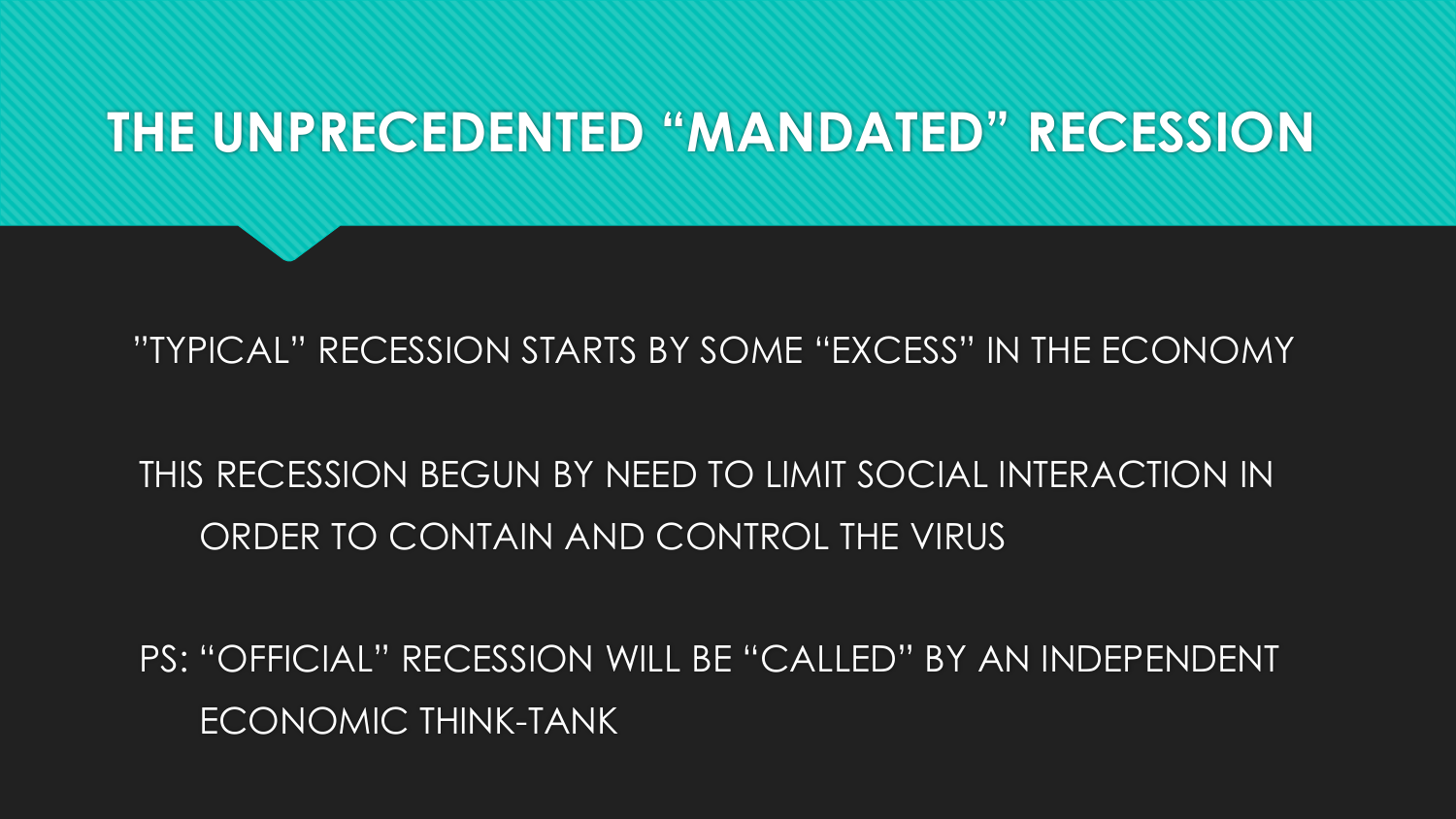DEEP BUT SHORT 52% OF NON-FOOD RETAILERS ARE NOW CLOSED 2 ND QUARTER THE WORST – QUARTERLY REAL GDP DOWN 20-30% JOBLESS RATE IN DOUBLE DIGITS IN THIRD QUARTER, SMALL DIP, NO CHANGE, OR SMALL RISE GROWTH – COULD BE STRONG – IN FOURTH QUARTER

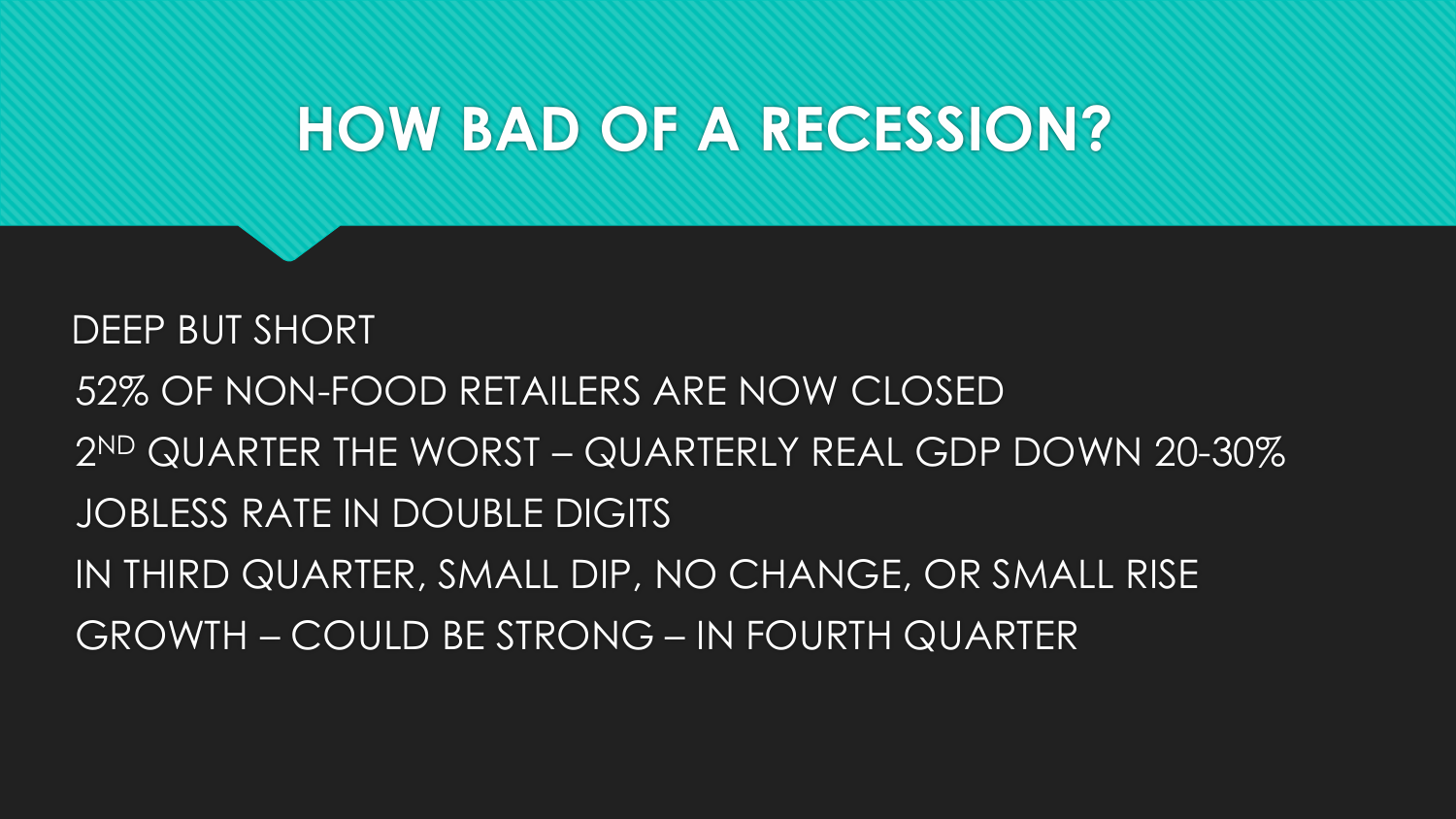### **DETOUR: COMPARISON TO THE ASIAN FLU OF 1957-58**

#### U.S. SUFFERED 116,000 DEATHS WITH HALF THE POPULATION AS TODAY

### NO MANDATED SHUTDOWNS, BUT MANY BUSINESSES CLOSED DUE TO MASSIVE ILLNESS

HELPED SPARK THE 1957-58 RECESSION: IN WORST QUARTER, REAL GDP DROPPED 10%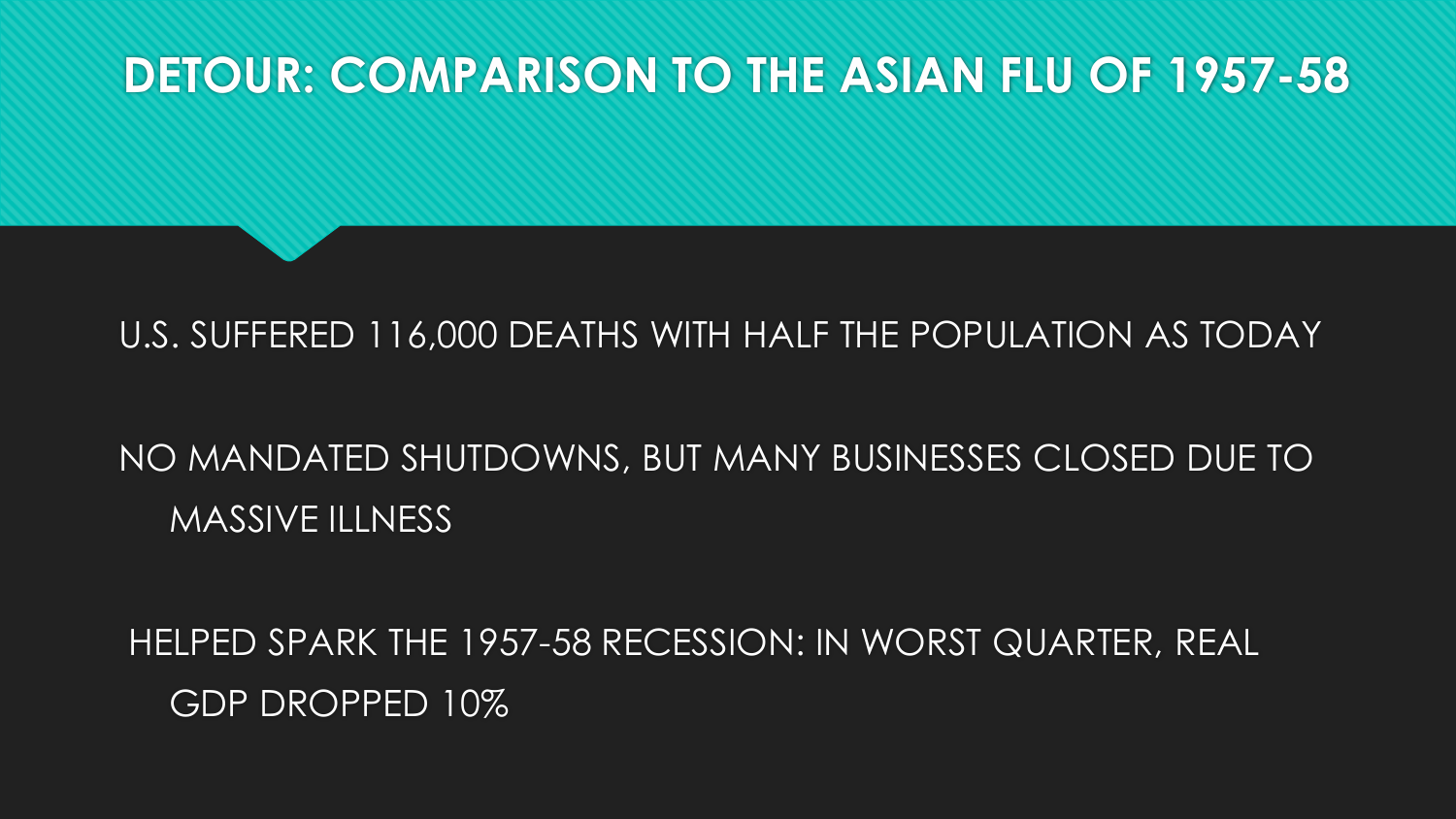## **THE FEDERAL RESCUE**

FEDERAL GOVERNMENT MOVED FAST TO ASSIST THE ECONOMY "FISCAL POLICY": \$2.2 TRILLION OF ASSISTANCE TO HOUSEHOLDS AND BUSINESSES "MONETARY POLICY": LOWER INTEREST RATES \$4 TRILLION LENDING PROGRAM LIKELY MORE TO COME, INCLUDING DIRECT AID TO STATE & LOCAL GOVERNMENTS

DOWNSIDE OF FISCAL POLICY – BORROWING – MOVING GROWTH FROM FUTURE TO NOW DOWNSIDE OF MONETARY POLICY – HIGHER INFLATION – BUT TODAY UNLIKELY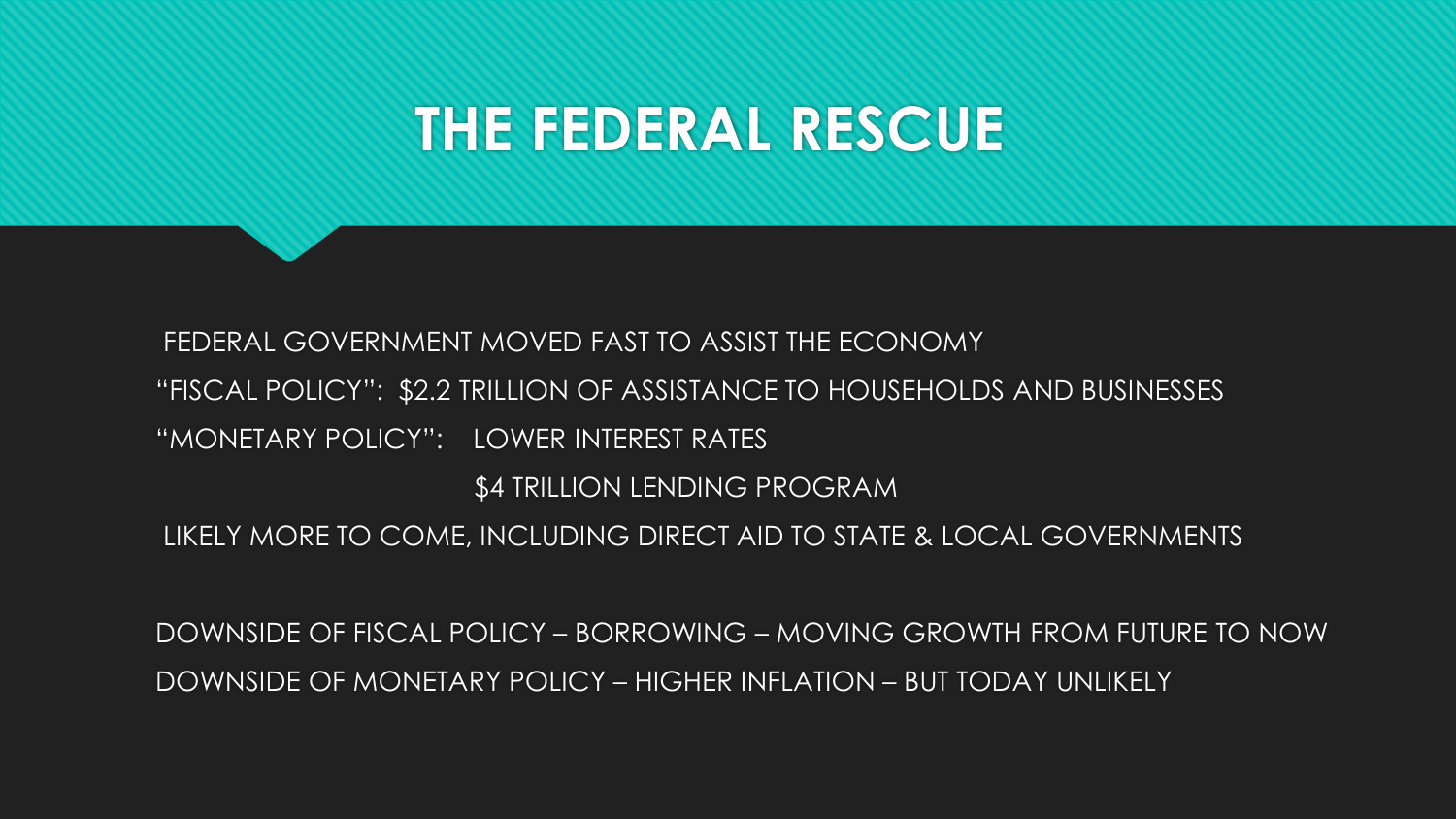## **WHEN THE RECOVERY?**

BALANCING HEALTH AND THE ECONOMY

- COST OF CONTAINING THE VIRUS HAS BEEN CURTAILING THE ECONOMY
- BENEFIT OF CURTAILING THE ECONOMY HAS BEEN SAVING LIVES
- WANT BENEFITS TO EXCEED THE COSTS
- RESEARCH SHOWS SHUTDOWN OF THE ECONOMY CAN BE SHORTER THE LOWER IS THE INFECTION RATE
- WE HAVE SEEN THE INFECTION RATE DROP SIGNIFICANTLY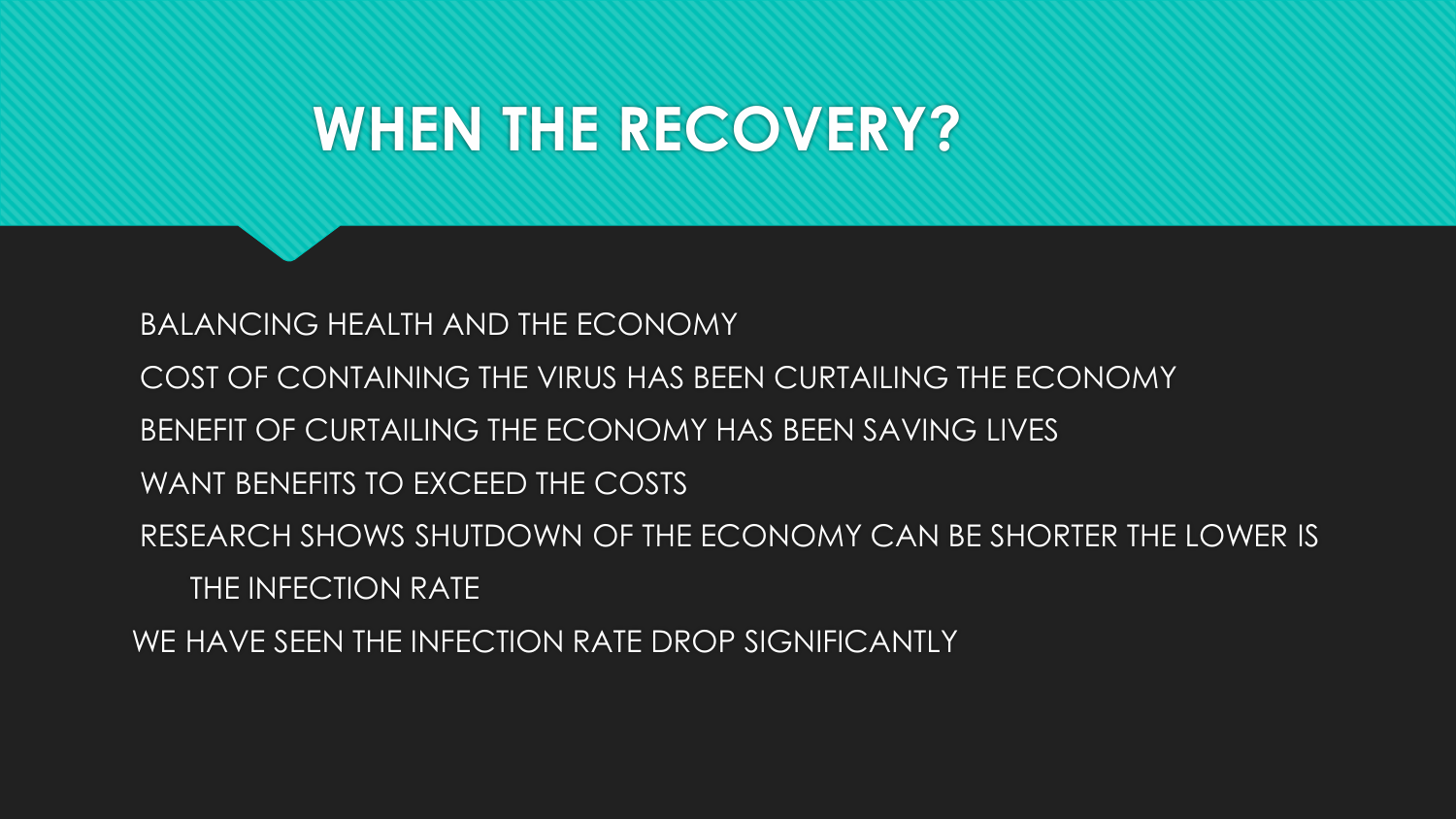## **WHAT KIND OF RECOVERY?**

### THE ALPHABETICAL OPTIONS: L, W, V, U

### HOPE FOR "V", BUT MORE LIKELY "U"

#### AS MUCH AS A YEAR UNTIL PRE-VIRUS CONDITIONS RETURN

IMPORTANT: NORTH CAROLINA "BRAND" NOT DAMAGED